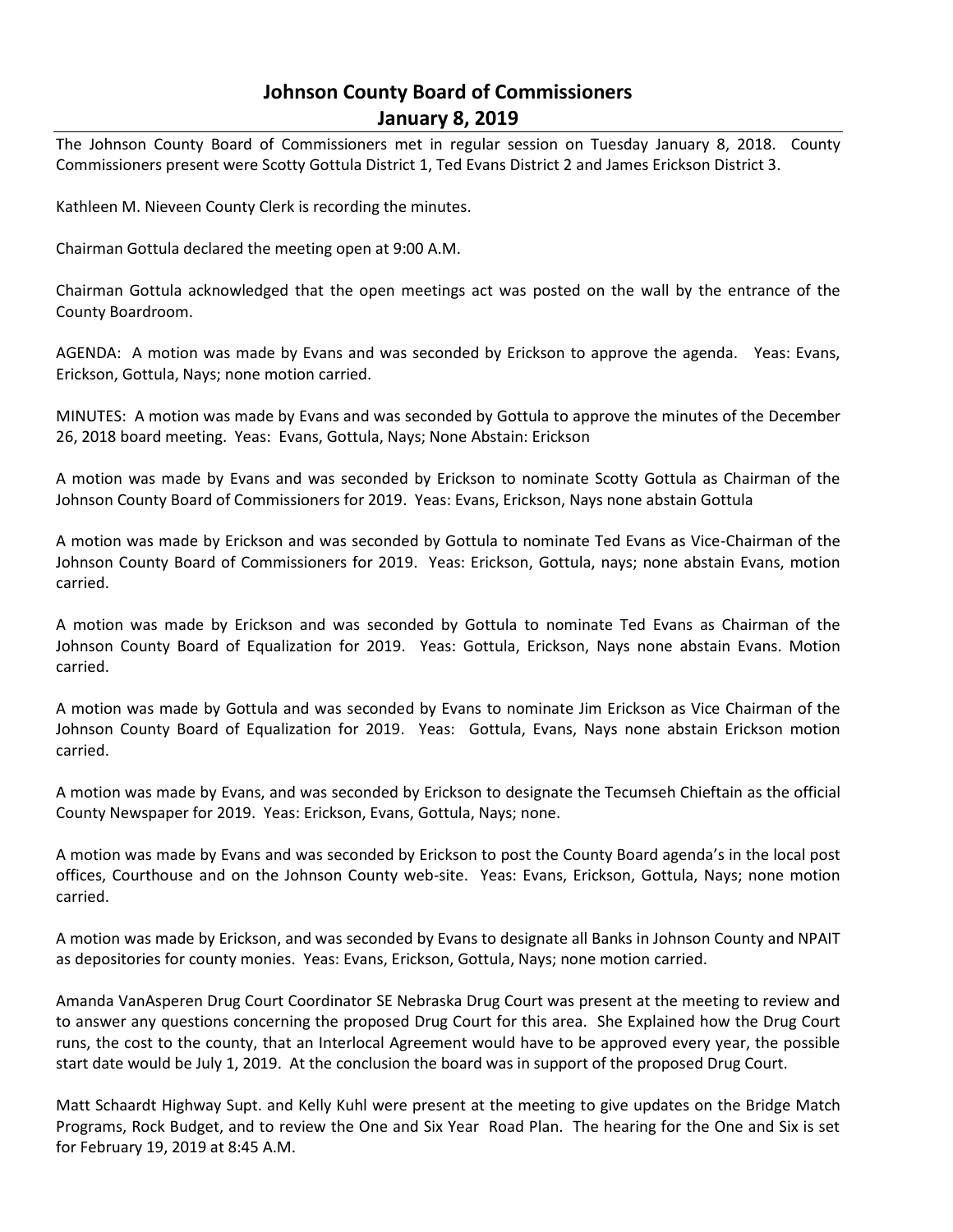Emergency Manager Amanda Burki gave an update on the GEO Com program

A motion was made by Evans, and was seconded by Erickson to go into closed session at 10:06 a.m. Yeas: Evans, Erickson, Gottula, Nays; none motion carried.

The purpose of the closed session was for discussion on Pending litigation.

A motion was made by Erickson, and seconded by Evans to go out of closed session at 10:20 a.m. Yeas: Evans, Erickson, Gottula, Nays; none motion carried.

A motion was made by Evans, and was seconded by Erickson to authorize the County Treasurer to transfer \$100,000.00 from County General to County Road. Yeas: Evans, Erickson, Gottula, Nays; none motion carried.

A motion was made by Evans and was seconded by Erickson to approve the claims. Yeas: Evans, Erickson, Gottula, Nays; none motion carried. The following is a list of the claims that were paid on funds as follows: **GENERAL FUND**: Payroll: 33,983.84

Claims:

AFLAC – Insurance - 128.96, LES AGENA –Mileage - 242.53, AMERICAN NATIONAL BANK – Federal Taxes - 10,916.03, AMERITAS LIFE INSURANCE CORP – Vision Insurance - 143.29, BEATRICE FIRE PROTECTION - Inspections - 161.95, BLUE CROSS/BLUE SHEILD OF NE – Insurance - 13,828.25, BRINKMAN BROTHERS INC. Repairs - 237.03, CAPITAL BUSINESS SYSTEMS INC – Copiers - 1,134.40, PERCIVAL CULLIGAN – Water – 9.00, CVSOAN TREAS.,TOM REIMERS – Registration – 275.00, DOLLAR GENERAL – Supplies -19.50, FANKHAUSER,NELSEN,& WERTS –Public Defender - 3,208.33, FIELD FORD,INC. – Repairs - 318.43 GC SERVICES LP - 32.71, JOHNSON COUNTY HOSPITAL – Inmate Medical - 120.13, J0HNSON COUNTY PETTY CASH FUND – Utilities -2,212.66, JOHNSON COUNTY ROAD DEPT. Oct-Dec Fuel – EM - 173.02, JOHNSON COUNTY SHERIFF - Car washes & Cert Mail - 20.62, LANCASTER COUNTY SHERIFF – Paper Service - 38.31, LATIMER REPORTING - Transcript - 206.85, LIBERTY NATIONAL LIFE INSURANCE CO - Insurance - 212.44, M & M SUPPLY COMPANY -Tire Repairs - 56.00, MCKENZIE MARTIN – Meals - 20.53, MICROFILM IMAGING SYSTEMS – Scanner Rental - 40.00, MIPS INC. – Support – 1340.18, MORRISSEY, MORRISSEY & DALLUGE – Website Maintenance - 125.00, NAVIENT CREDIT FINANCE CORPORATION - 588.67, NEBRASKA DEPT. OF REVENUE - State Taxes - 1,603.99, NEBRASKA DEPT. OF REVENUE – State Taxes – 1603.99, OFFICE DEPOT – Supplies – 127.32, PAPER TIGER SHREDDING, Shredding - 45.00, PARAMOUNT LINEN & UNIFORM – Rugs - 97.61, PETERSEN REPORTING – Transcripts - 186.50, PLIC-SBD GRAND ISLAND – Dental Ins - 444.27, REGION V SYSTEMS – 1/4ly Participation - 3,953.00, RETIREMENT PLANS DIV OF AMERITAS – Retirement - 5,419.46, RIXSTINE RECOGNITION - Plaque - 19.41, SCHENDEL PEST CONTROL – Pest Control -52.00, SCOTTY'S GROCERY – Inmate Meals - 558.00, SE DISTRICT ASSESSORS ASSOCIATION – Dues - 25.00, RICHARD R SMITH, ATTORNEY AT LAW – Utilities – 131.35, TECUMSEH CHIEFTAIN – Publications - 267.03, TECUMSEH FIRE PROTECTION DISTRICT 1 – EM Rent/Utilities - 600.00, TIME WARNER CABLE – HD Converters - 8.76, U.S. CELLULAR – Internet - 85.72, VANGUARD APPRAISALS,INC – Cama -15,060.00, VERIZON WIRELESS – Cell Phones - 495.77,

## **ROAD FUND**: Payroll: 14,054.37

Claims:

AFLAC – Insurance –30.16, AMERICAN NATIONAL BANK – Federal Taxes – 4228.93, AMERITAS LIFE INSURANCE CORP. – Vision – 31.92, BLUE CROSS/BLUE SHEILD OF NE – Insurance - 8,708.52, CARD SERVICES – Supplies – 29.99, G & G OIL - December Fuel – 5170.19 - GIS WORKSHOP -Support - 420.00, J0HNSON COUNTY PETTY CASH FUND – Utilities – 896.63, KERNER TRUE VALUE – Supplies -271.82, LA QUINTA INNS & SUITES KEARNEY – Lodging – 219.90,MARTIN MARIETTA MATERIALS – Rock – 8259.72, SID'S AUTO PARTS – Parts – 403.58 ,NEBRASKA DEPT. OF REVENUE – State Taxes – 586.10, PARAMOUNT LINEN & UNIFORM - Rugs -23.67, POWERPLAN – Parts –1539.31, PLIC-SBD GRAND ISLAND – Dental – 232.89, RDO TRUCK CENTER – Parts/Labor – 939.10, RETIREMENT PLANS DIV OF AMERITAS – Retirement - 2,210.26, SPEERS TRUCK REPAIR LLC – Parts/Labor